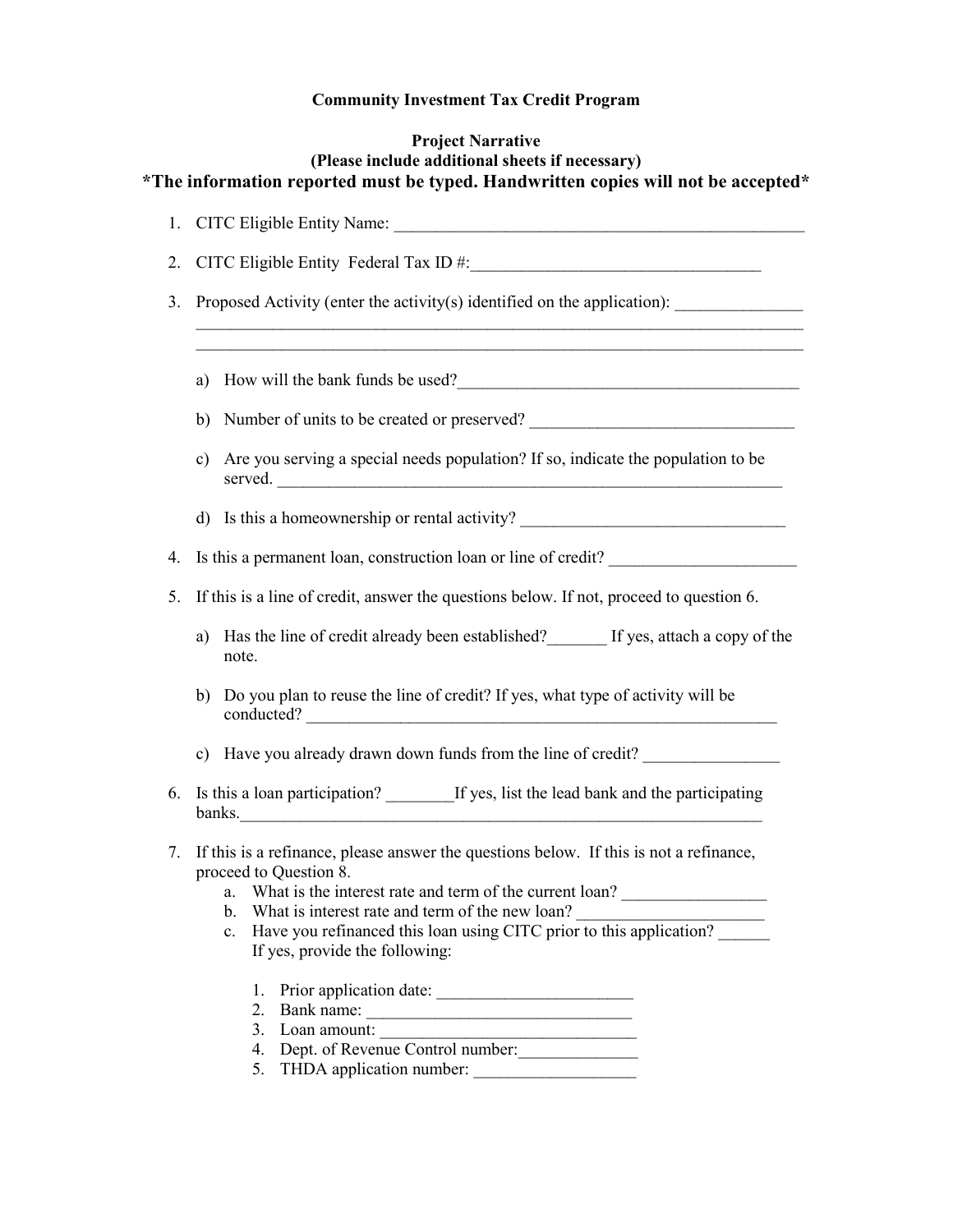#### **Community Investment Tax Credit Program**  Page 2

d. How will the refinance  $\&$  interest savings be used to assist in accomplishing one or more of the CITC eligible activities? Please describe under one or more of the categories below as appropriate.

 $\_$  , and the set of the set of the set of the set of the set of the set of the set of the set of the set of the set of the set of the set of the set of the set of the set of the set of the set of the set of the set of th

 $\mathcal{L}_\text{max}$  , and the contribution of the contribution of the contribution of the contribution of the contribution of the contribution of the contribution of the contribution of the contribution of the contribution of t

 $\_$  , and the set of the set of the set of the set of the set of the set of the set of the set of the set of the set of the set of the set of the set of the set of the set of the set of the set of the set of the set of th

 $\_$  , and the set of the set of the set of the set of the set of the set of the set of the set of the set of the set of the set of the set of the set of the set of the set of the set of the set of the set of the set of th

- 1. Create or preserve affordable housing
- 2. Help low income households obtain housing
- 3. Build capacity of a non-profit providing housing
- 4. Other activities as approved by the THDA Executive Director and Commissioner of the Department of Revenue
- 8. Property address or addresses of the activity including the county where the activity will take place:

| $A \vec{c}$<br>ddress:<br>$\overline{1}$ $\overline{1}$ |  |
|---------------------------------------------------------|--|
| $\sim$<br><b>C</b> <sub>1</sub>                         |  |
| County:                                                 |  |

## **\*Note: If the address has not been identified, the Eligible Entity must notify THDA within 30 days of identifying an address.**

9. If serving multiple counties, how many units in each county? Enter the County name and the number of units in each county in the table below.

| <b>County name</b> | # of Units in Each<br>County |
|--------------------|------------------------------|
|                    |                              |
|                    |                              |
|                    |                              |

10. In the table below, enter the county name and the amount of the loan, grant, or contribution going toward each activity in each county. Fill in the activity type in the space provided. Please use an additional sheet if necessary.

|             | Activity | Activity | Activity |
|-------------|----------|----------|----------|
| County name |          |          |          |
|             |          |          | AL.      |
|             |          |          | AL.      |
|             |          |          | AU.      |

11. In the table below, enter the county name, each activity, and the number of households expected to benefit from each activity in each county.

|             | Activity | Activity | Activity |
|-------------|----------|----------|----------|
| County name |          |          |          |
|             |          |          |          |
|             |          |          |          |
|             |          |          |          |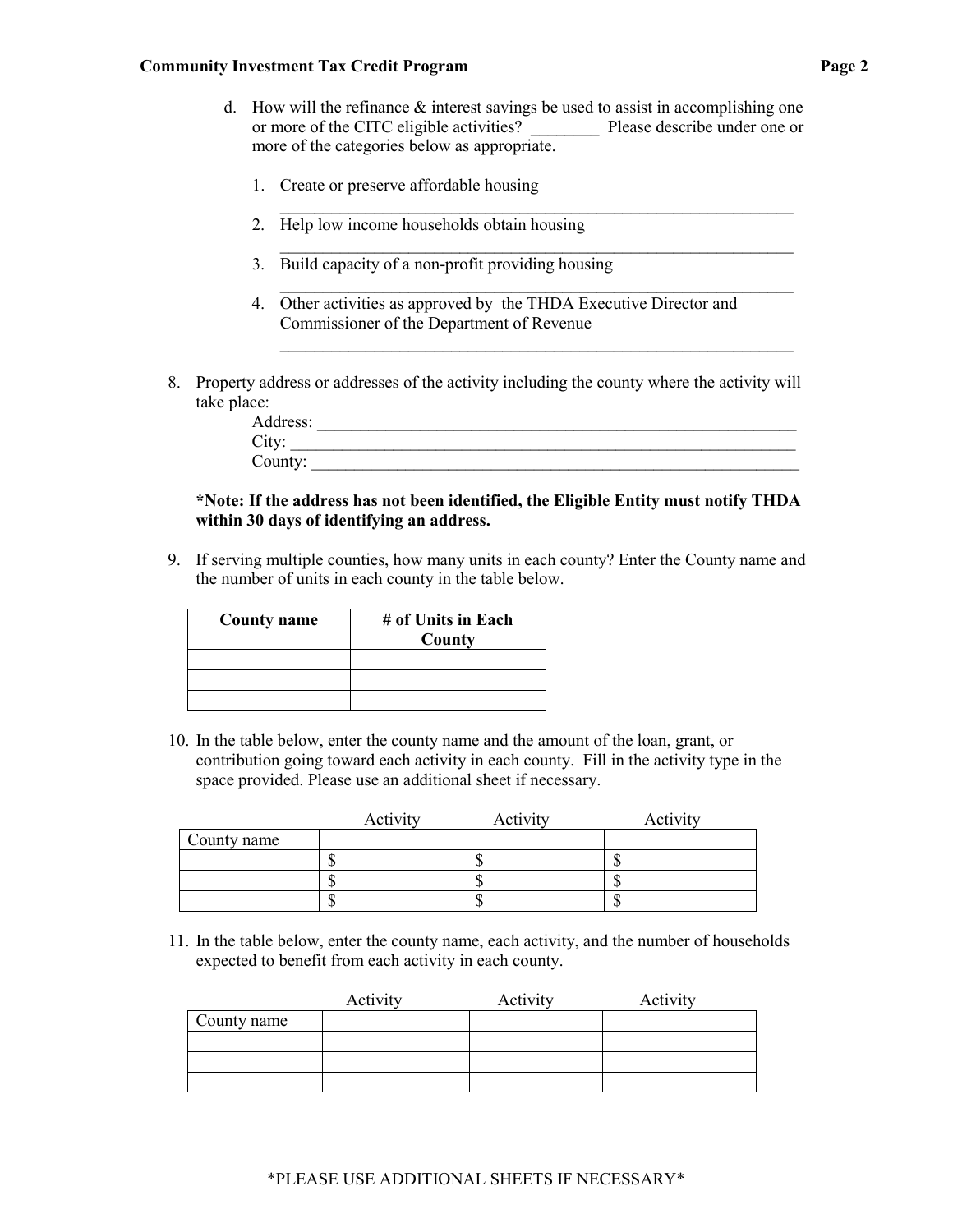#### **Community Investment Tax Credit Program**

12. Income level of population served (**all must be at or below 80 % of area median**):

13. Are there any market rate units? If so, how many?

14. Expected time frame for completion:

15. Additional sources and amounts of funding not including the CITC loan: (Please include source(s) and amount from each source)  $\_$  , and the contribution of the contribution of  $\mathcal{L}_\mathcal{A}$  , and the contribution of  $\mathcal{L}_\mathcal{A}$ 

 $\_$  , and the set of the set of the set of the set of the set of the set of the set of the set of the set of the set of the set of the set of the set of the set of the set of the set of the set of the set of the set of th  $\_$  , and the set of the set of the set of the set of the set of the set of the set of the set of the set of the set of the set of the set of the set of the set of the set of the set of the set of the set of the set of th

### **For projects utilizing LIHC funds only:**

| 16. Development Name? |  |
|-----------------------|--|
|                       |  |

 $\frac{1}{2}$ 

- a) Have tax credits already been awarded? If yes, what is the award amount and what is the TN  $#?$
- b) Structure of the ownership entity

| Development Owner |  |
|-------------------|--|
|                   |  |

Sole General Partner or Sole Managing Member

Relationship of CITC Eligible Entity to GP or MM

c) If the ownership entity is a limited partnership, does the CITC eligible entity own and completely control 100% of the sole general partner? \_\_\_\_\_\_\_\_\_\_\_\_\_\_\_\_\_\_\_\_\_\_\_\_\_\_\_

d) Is the general partner, the sole general partner?

- e) If the ownership entity is a limited liability company, does CITC eligible entity own and completely control 100% of the sole managing member?
- f) Is the managing member, the sole managing member?
- g) Submit a copy of the organizational chart from the LIHC application.
- h) Submit documentation (at least one of the following) confirming the relationship between the NP or other eligible entity and the development owner.

\_\_\_\_\_\_\_\_ most recent Attorney Opinion Letter from LIHC application (if applicable) LIHC Attachment 16 A (Limited Partnership, or General Partnership, or Registered Limited Liability Partnership), Attachment B (Corporation), or C (LLC)

**17.** If the property is in extended use, does the owner plan to submit a request to participate in the Qualified Contract process within the next 5 years?